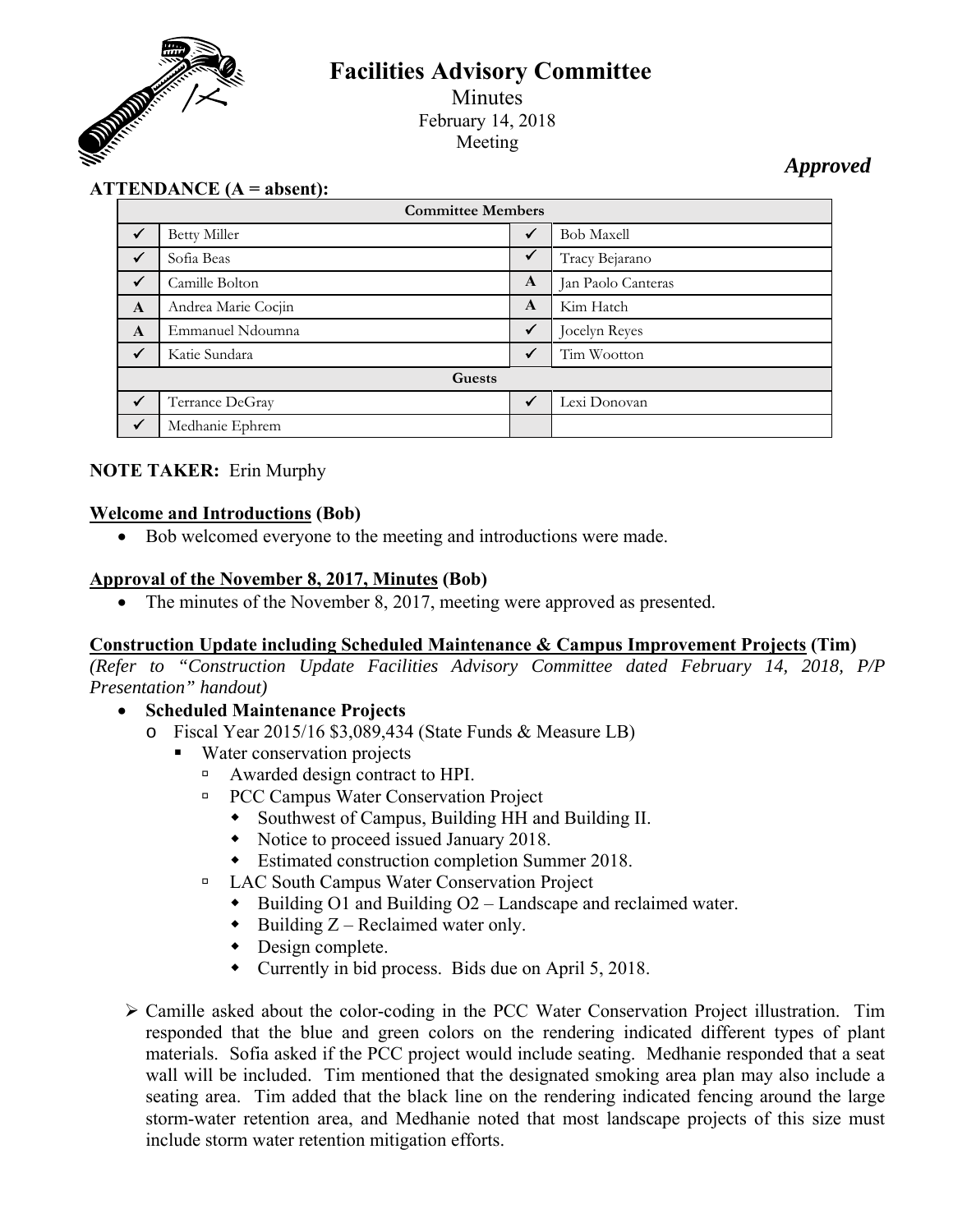# **Construction Update including Scheduled Maintenance & Campus Improvement Projects (continued)**

# **Scheduled Maintenance Projects (continued)**

- o Fiscal Year 2016/17 \$2,846,905 (State Funds & Measure LB)
	- District-Wide Project for ADA Upgrades
		- $PCC Westberg$  and White (Design Consultant) preparing design documents to address deficiencies as identified in the CASp survey for the PCC campus.
			- Phase 1 Site Package Bid process complete. Awaiting Board approval February 27, 2018.
			- Phase 2 Building Package DSA back-check scheduled for February 20, 2018. Bid process to start in March.
		- $\Box$  LAC DLR Group (Design Consultant) preparing design documents to address deficiencies as identified in the CASp survey for the LAC.
	- Door Lockdown Project
		- $\Box$  Phase II
			- PCC Campus Retrofit doors in Buildings HH, GG, CC, JJ, II and MM.
			- LAC Campus Retrofit doors in Buildings A, T, and CDC.
			- Currently in bid process.
- $\triangleright$  Bob raised a faculty concern with the lockdown project in the V Building. Faculty are supposed to be able to lock doors from the inside, but they cannot tell from inside the classroom whether doors are in fact locked or not. Bob asked if there was a way to label the door locks more clearly. Tim agreed to follow up with the Facilities team about whether labeling could be added to address the issue.
	- o Fiscal Year 2017/18 \$639,456 (State Funds Only)
		- **Project Facilities Proposals (PFP) Submitted on September 13, 2017**
		- High Voltage Electrical Improvements
			- Replacement of oil switch and transformer at Building G.
			- Replacement of oil switch at PCC main distribution.
			- Currently soliciting proposals for designers.
		- Lighting Inverter Replacement
			- □ Scope includes lighting inverter replacement at LAC Building T and PCC Building JJ.
			- Notice to proceed issued on January 4, 2018.
			- Demo work complete.
			- □ Re-routing of conduit and new wiring complete for new inverter.
			- □ Estimated project completion February 2018.

# **District Wide Energy Projects**

- o Prop 39 Years 3, 4 &  $5 2015 18$  Projects \$1,878,957
	- **LED Lighting Retrofits, Buildings T, HH and O-2** 
		- Approximately 207,140 kWh/yr. in energy savings and \$30,263 in cost savings.
		- Notice to Proceed issued to Baker Electric in June 2017.
		- $\Box$  10 weeks for equipment submittal and procurement.
		- Installation targeted for Spring 2018.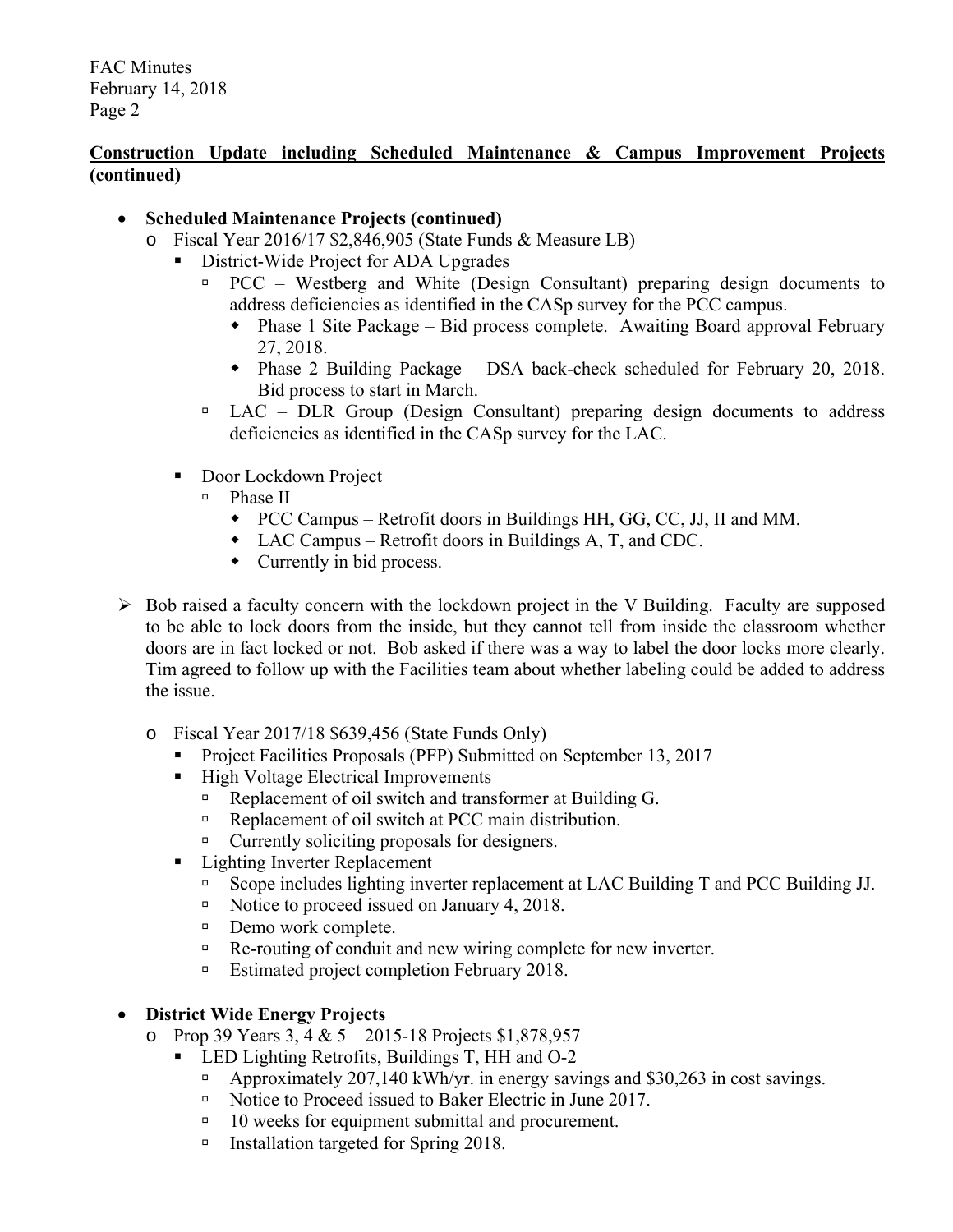### **Construction Update including Scheduled Maintenance & Campus Improvement Projects (continued)**

# **District Wide Energy Projects (continued)**

- □ Delayed due to Manufacturer filing Chapter 7.
	- New manufacturer selected and approved.
- All overhead work complete.
- Next phase will be to install new LED fixtures. Work will start in Building O-2.
- $\triangleright$  Tracy asked about the completion date, and Medhanie responded that it was estimated in Summer 2018.

# **District Wide Energy Projects – Integrated Energy Master Plan (IEMP)**

- o DLR Group was selected to create the Energy Master Plan.
- o IEMP to include a clear path towards compliance with the Governor's Executive Orders. **District-Wide Net Zero Goal**
- o IEMP will be integrated with the 2041 Facilities Master Plan and future designs.
	- Integrate IEMP to District Design Standards.
- o Assessment and Planning Services
	- Central Plant/Building Analysis load analysis.
	- Design recommendations
		- District-Wide net zero goal
		- <sup>o</sup> On-site energy generation
		- Water Management
	- Project started Summer 2017, estimated completion Spring 2018.
	- Total project budget  $= $211,944$
- Fracy asked for clarification about the meaning of "net zero," and Tim responded that it refers to a building producing as much energy as it consumes, which he noted can be a challenge with older buildings. Tim continued by remarking that LBCC is advocating with the State Chancellor's office to amend the definition of net zero to be applicable to the District as a whole, rather than per building. He added that the District is considering additional solar power, battery storage, and other methods of generating power.

# **Campus Improvement Projects – Fiscal Year 2016/17 (Measures E & LB)**

- o Facility Advisory Committee Approved 2/22/17
	- Building HH Artificial Turf for courtyard (\$100,000) *Complete*
	- Building T Room 1200 Replace carpet and paint (\$30,000) *Complete*
	- Building  $R$  Thermostat for gym heater (\$60,000) Soliciting proposals
- o Facility Advisory Committee Approved 4/19/17
	- Baseball field Scoreboard replacement  $(\$130,000)$ 
		- Removed existing scoreboard.
		- □ Equipment delivery expected February 2018. New scoreboard has been mounted and will soon be operational.
	- Building MM Trailer removal (\$20,000) *Complete*
	- Building L Replace basement Vinyl floor (\$13,000) *Complete*
	- Building CDC (LAC) Replace carpet in classrooms and offices (\$16,000) *Complete*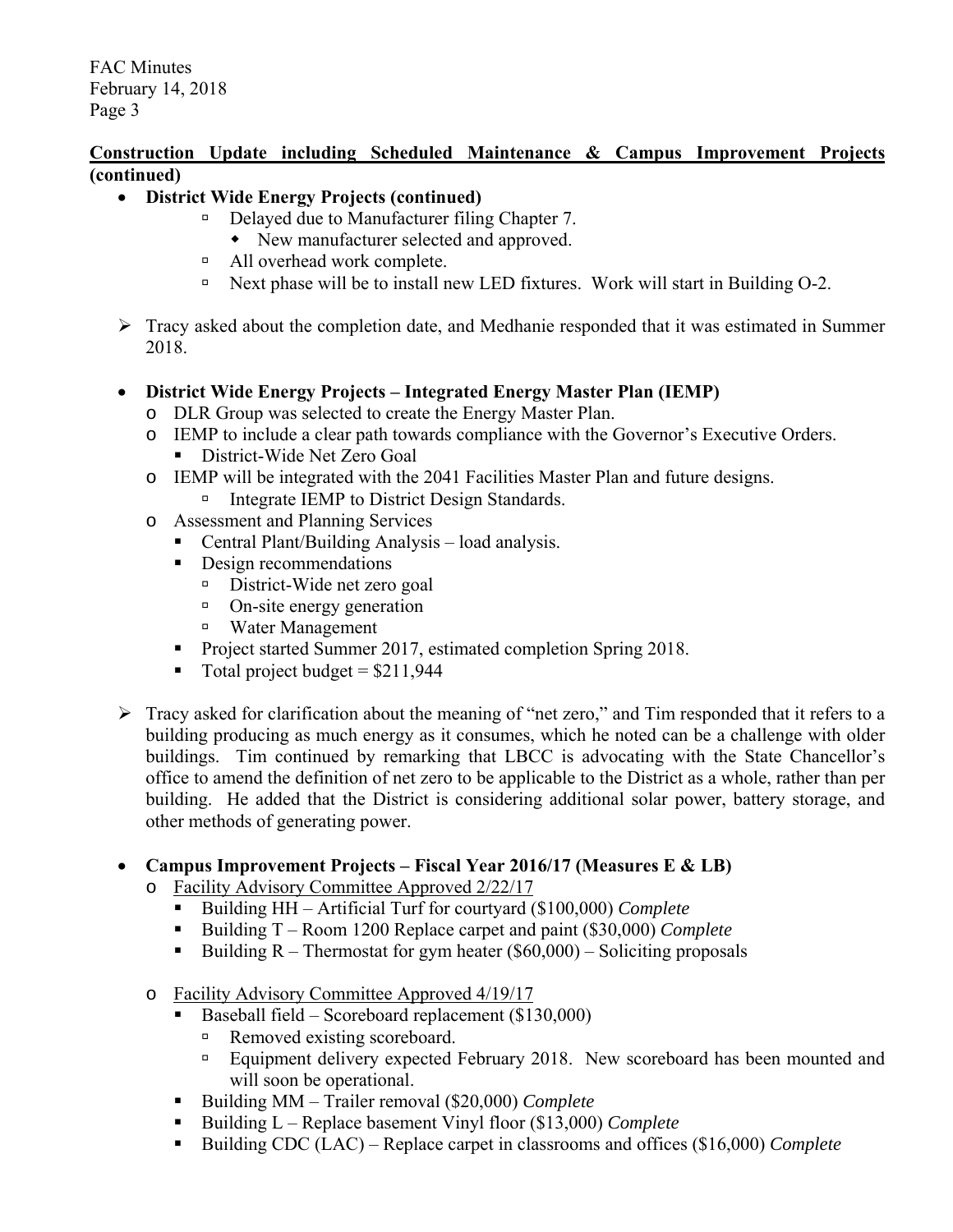# **Construction Update including Scheduled Maintenance & Campus Improvement Projects (continued)**

- **Campus Improvement Projects Fiscal Year 2017/18 (Measures E & LB) (continued)** 
	- o Facility Advisory Committee Approved 11/8/17
		- Building Q Installation of glue down ceiling tiles for Q113 (\$13,000) □ Soliciting proposals.
		- Building  $MM HVAC$  upgrade (\$65,000)
			- **Processing bid proposals (Equipment and Installation)**
- Tracy commented that her understanding was that Building MM had two HVAC units, not one. Tim responded that one HVAC unit also serves the administration area of MM.
	- Building  $EE Room$  108 upgrade (\$50,000)
		- **Blinds installed.**
		- □ Processing PO for installation of batting insulation.
	- Building  $HH Shade$  structure installation (\$20,000)
		- Soliciting proposals for design firm.
	- o Facility Advisory Committee New Requests 2/14/18
		- District-wide Siemens integration to Simplex Truesite Workstation (\$125,000)
		- Building  $R -$  Carpet square replacement (\$50,000)
		- EE-109 and L-257 Installation of black-out shades  $(\$3,000)$
		- EE-108 Carpet installation  $(\$15,000)$
- $\triangleright$  Tracy inquired about the need for blackout shades in EE-109. Medhanie responded that the Film department uses EE-108 and EE-109 classrooms, and they need darker rooms, as well as carpet for sound insulation. He noted that Multimedia Services is also upgrading the media technology in those classrooms.
- $\triangleright$  The Campus Improvement Projects requested for February 14, 2018, were approved as presented.

# **Current Construction Projects**

- o **LAC Building D 1st and 2nd Floors Science Labs (Measure E)** 
	- MSP Architects Design Firm, Soltek Pacific Construction Contractor
	- Renovate 16,000 square feet of 1<sup>st</sup> floor and 2,573 square feet of  $2<sup>nd</sup>$  floor for new Science Labs.
	- Project started September 2016, original estimated construction completion Fall 2017.
	- New estimated construction completion Fall 2018.
	- **LBCC** issued termination letter on  $5/22/17$  to TB Penick & Sons. Finalized agreement with Western Surety Company to move project forward in November 2017. Soltek was issued Notice to Proceed on December 4, 2017.
	- $\blacksquare$  Total project budget = \$14,635,024
- o **District Wide Security Monitoring System (Measures E & LB)** 
	- **P2S Engineering Design Firm, Pars Arvin Contractor**
	- **Project started in October 2016, estimated construction completion Spring 2018.**
	- Design plan covers all exterior building entrances and heavy use areas.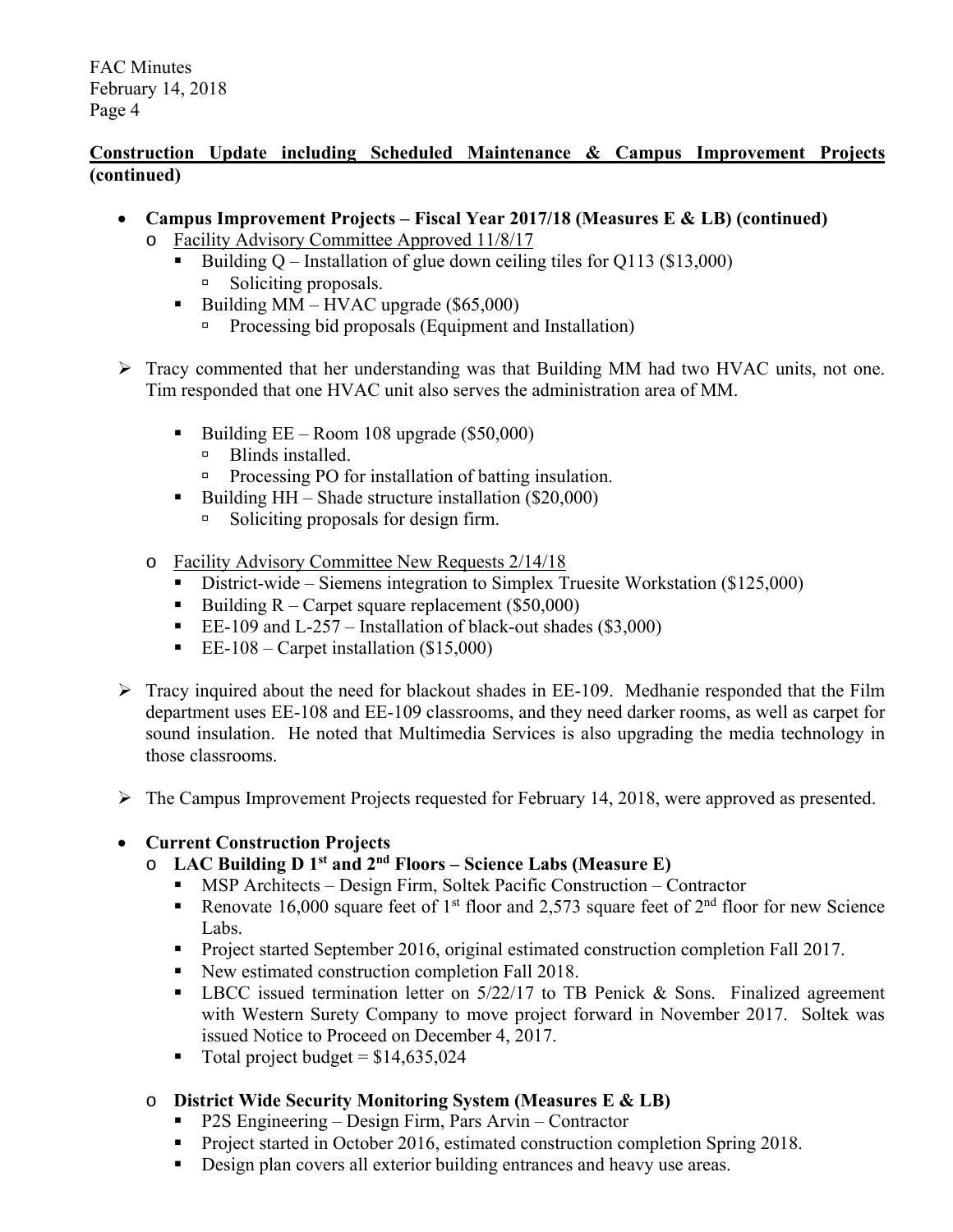# **Construction Update including Scheduled Maintenance & Campus Improvement Projects (continued)**

# o **District Wide Security Monitoring System (Measures E & LB) (continued)**

- 98% of the 200 cameras have been installed at PCC
- **Currently working on programming Video Management System (VMS).**
- Maintenance and support assessment addressed during the design process. New staff position created based on assessment.
- **Long Beach Police can view cameras in an emergency through VMS.**
- 98% of the approximately 400 cameras have been installed at LAC.
- Total project budget =  $$10,308,743$

# o **LAC Building P – English Studies (Measures E & LB)**

- Steinberg Architects Design Firm, A&B Construction Contractor<br>■ Occupants moved to swing space in Buildings M and N.
- Occupants moved to swing space in Buildings M and N.
- **Project will address ADA, classrooms, offices and MEP systems.**
- Currently working on framing, sheathing and MEP rough-in.
- Construction started February 2017, estimated completion Spring 2019.
- Total project budget =  $$11,015,941$

# o **LAC Building J – Auditorium (Measures E & LB)**

- SVA Architects Design Firm, Novus Construction Contractor
- Renovate 37,878 GSF Auditorium, originally built in 1956.
- Adding 14,119 GSF onto northwest corner for additional classrooms, offices, storage and elevator.
- Upgrading structural, accessibility and fire/life/safety to current codes.
- Notice to Proceed issued on January 16, 2018.
- **Estimated completion Fall 2019.**
- $\blacksquare$  Total project budget = \$29,021,602
- $\triangleright$  Camille announced that the Groundbreaking Event for Building J was scheduled for March 8, 2018, at 10:00 a.m. Medhanie remarked that swing space has been challenging with this project because of special event needs. He added that Facilities will draft a response regarding alternative venues for events such as the Fashion Show, noting the intention to be fiscally responsible and also follow up with requests as soon as possible.
- $\triangleright$  Tracy asked if there were any renderings of the interior of the auditorium. Terrance responded that the interior will look very similar because the auditorium already has good acoustics; however, the project includes refinishing the seats (which were reupholstered recently) and applying a new coat of paint. In regard to the stage, Terrance noted that the project will also include lighting and sound improvements, as well as a removable/adjustable wall to better facilitate theatrical productions and special events. Medhanie added that extensive improvements are planned for the lobby area and the doors, and that air conditioning and an elevator would also be added to the building.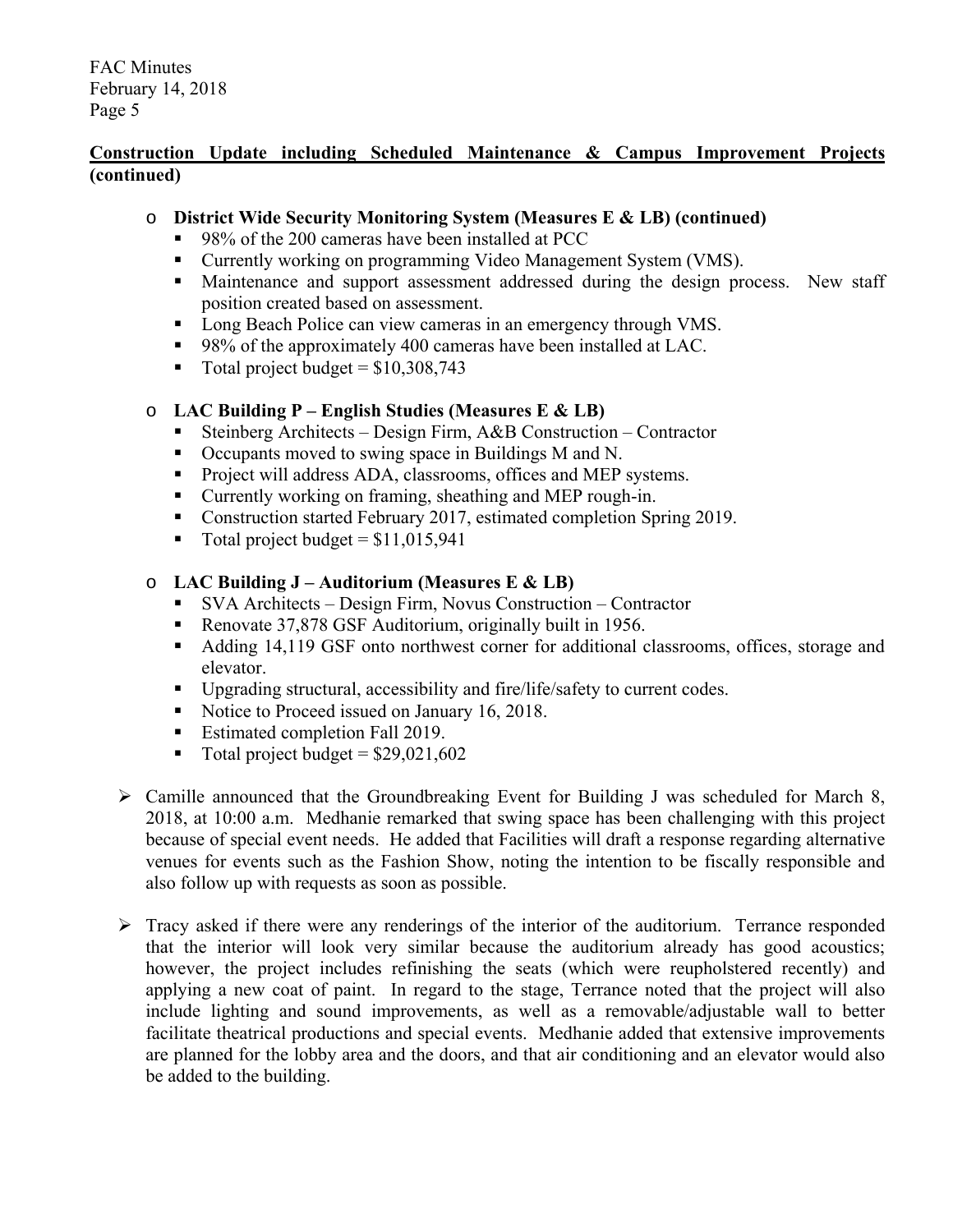# **Construction Update including Scheduled Maintenance & Campus Improvement Projects (continued)**

# **Current Design Projects**

- o **LAC Kinesiology Labs and Aquatic Center (Measures E & LB)** 
	- Design contract awarded to Westberg and White, Spring 2017.
	- Design for renovation of Outdoor Kinesiology Labs, which includes a softball field, soccer fields, sand volleyball courts, tennis courts and associated support facilities and infrastructure.
	- Design also includes construction of a new Aquatic Center, which includes 50-meter pool and support building of approximately 15,000 sq. ft. to provide showers, locker rooms, storage, pool equipment and office spaces.
	- Addressed ADA access issues, lighting and parking.
	- **Currently in Design Development phase.**
	- Anticipated construction start Spring 2019.
	- $\blacksquare$  Total project budget = \$44,238,099
- $\triangleright$  Tracy inquired whether the project included a multipurpose room similar to T-1200, and Tim responded that such a room was planned for the second floor of the center. Camille asked about the orientation of the center. Tim stated that the structure will be oriented north/south along Faculty Avenue, which will be converted from a road to a pedestrian-only way, with parking available in the former Facilities area. He added that additional site plans and renderings will be available at the next meeting.
- $\triangleright$  Camille asked whether the pool would remain in Building Q, and Tim responded that it would be reevaluated once the new center was completed.
- $\triangleright$  Sofia asked if there were any plans to add Kinesiology facilities at PCC. Tim responded that it was not in the 2041 Facilities Master Plan. Medhanie added that Building CC is the only PCC building that is related to Kinesiology.
	- o **PCC Parking Structure P2 (Measure LB)** 
		- **HPI** Architecture selected to prepare bridging design documents.
		- Design-Build delivery method.
		- Parking structure to include solar panels on top floor.
		- **Parking structure to serve 500-600 vehicles for long-term student and staff parking needs.**
		- To be located in parking lots 5, 6 and 8.
		- Design-Build Entity to be selected Spring 2018.
		- Total project budget  $= $21,493,800$
- $\triangleright$  Sofia asked about the capacity of the LAC parking structure, and Tim replied that it can accommodate 900 cars. He added that that solar panels at LAC generate 460 kilowatts of power, and that the PCC garage was anticipated to generate approximately 300 kilowatts of power. Katie confirmed with Tim that the PCC parking garage site will be where the Foster and Kinship Care Education (FKCE) program is currently housed.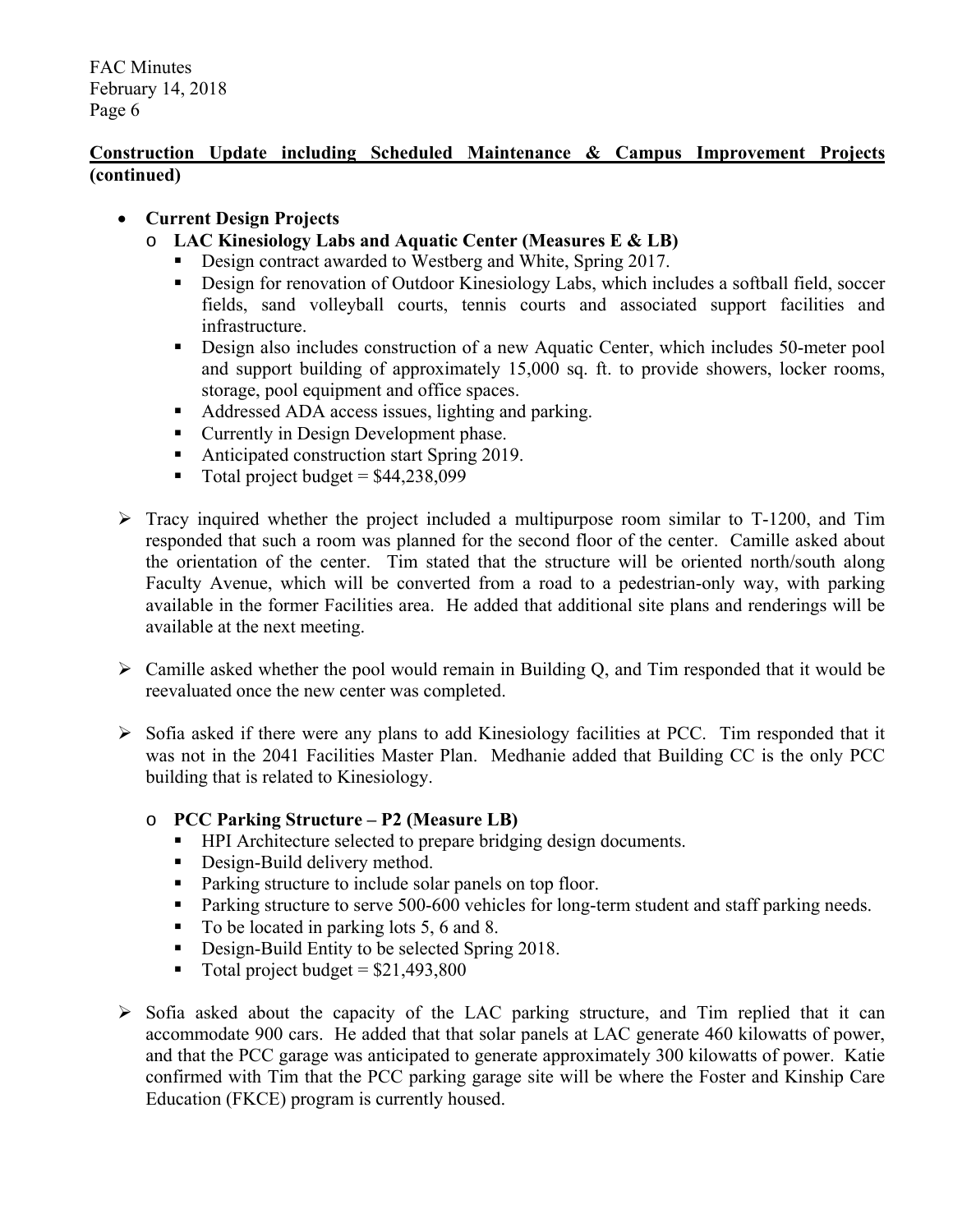# **Construction Update including Scheduled Maintenance & Campus Improvement Projects (continued)**

# **Current Design Projects (continued)**

- o **LAC Building M Multi-Disciplinary Classroom (Measures E & LB & Prop. 51 State Funding)** 
	- First State funded project utilizing the Design-Build delivery method.
	- GKK Works selected to prepare bridging design documents.
	- **Project requires demolition of the existing Buildings M and N.**
	- New construction of a 3 story building of 81,970 GSF to include classrooms and office.
	- This building will house Language Arts, Foreign Language, and Computer and Office Studies (COS)
	- Anticipated construction start Fall 2019, construction completion Fall 2022.
	- $\blacksquare$  Total project budget = \$70,096,798 (State funded = \$27,760,000)

# o **PCC Building MM – Construction Phase I (Measures E & LB & Prop. 51 State Funding)**

- State budget approved funding for Preliminary Plans only during fiscal year 17/18.
- **HPI** Architecture selected to prepare design documents.
- **Project will consist of renovating West Wing of MM which houses the HVAC and** Carpentry departments.
- **Project will include demolishing the former Alternative Fuels section.**
- Currently in Schematic Design phase.
- Anticipated construction start Fall 2019, construction completion Fall 2020.
- $\blacksquare$  Total project budget = \$17,665,877 (State funded = \$7,096,729)
- $\triangleright$  Camille clarified with Tim that the administrative area in Building MM was not included in the project. Tim added that the project was first submitted to the State 10 years ago, and that Facilities was preparing to request additional State funding in July for the other part of the building. Tracy asked where Carpentry would hold classes during construction, and Medhanie responded that Facilities was meeting with CTE Dean Gene Carbonaro and Carpentry instructor Javier Rivera to identify suitable swing space.

# o **LAC Building X – Central Plant Expansion (Measure LB)**

- P2S Engineering selected to prepare design documents.
- **Project will consist of expanding the capacity of the existing Central Plant to accommodate** upcoming growth shown in the 2041 Facilities Master Plan.
- Currently in Schematic Design phase.
- Anticipated construction start Fall 2019, construction completion Spring 2020.
- Total project budget  $=$  \$6,190,506
- $\triangleright$  Sofia asked whether the FF Building would be removed. Tim responded that eventually it would be demolished as indicated in the 2041 Facilities Master Plan, but that it was currently functioning as swing space for the Theatre Department. Sofia asked about plans for Buildings NN and KK, and Medhanie responded that there were no plans for projects in those areas. Katie inquired about where FKCE would be relocated once the parking structure was under construction. Tim responded that Facilities was working on it and hoped to have more information soon.